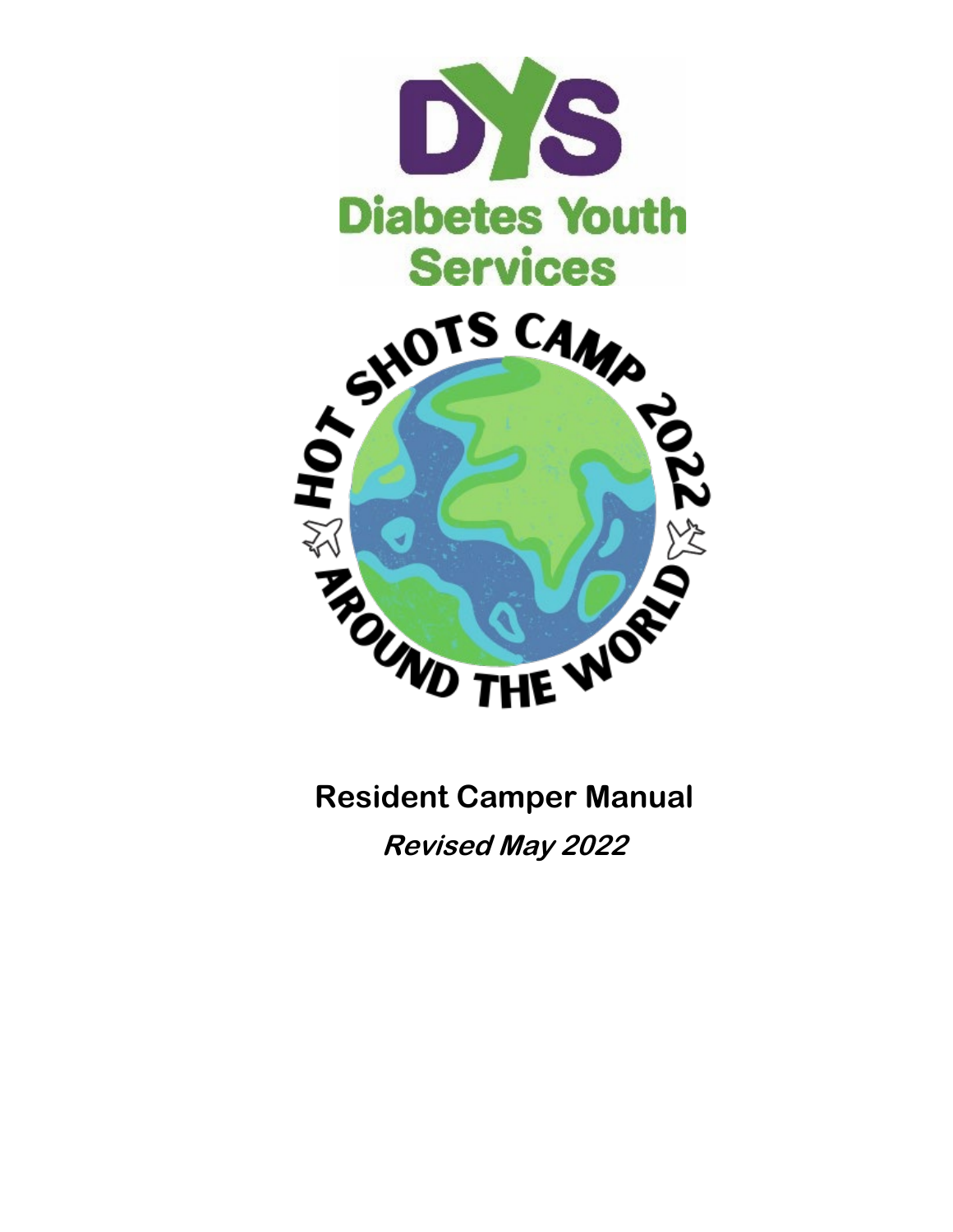Dear Campers and Parents,

Welcome to DYS Middle and Big Shots Resident Camps. The positive atmosphere at DYS Camps helps build confidence while teaching diabetes management skills in a recreational setting. DYS Campers meet peers with similar challenges and build friendships that last a lifetime.

The majority of the DYS Camp Staff are either type 1 or have a family member who is type 1. DYS has taken the time and effort to select only the most experienced people as camp staff. Many of the DYS Camp Staff were campers once themselves and chose to come back and volunteer their time as Counselors. I am lucky enough to have been involved with DYS since 2002 and can attest that camp can make a world of difference to a Type 1, to make you feel supported in a safe and welcoming atmosphere for all.

Please know that if there is a problem or issue with your camper, you will be contacted by the DYS Camp Staff.

## **Please be sure to share any allergy information, behavioral issues or simple concerns with the DYS Camp Staff prior to camp!**

Review the Camper Manual carefully, and call (419) 291-1234 or E-mail us at info@dys4kids.org if you have any questions.

While your child is at camp, keep up with the daily activities and fun updates by following DYS on the Remind App, as well as Facebook and Instagram where we will posting text message and photo updates from camp.

## *Thank you!*

Cindy Presser Director, Program Development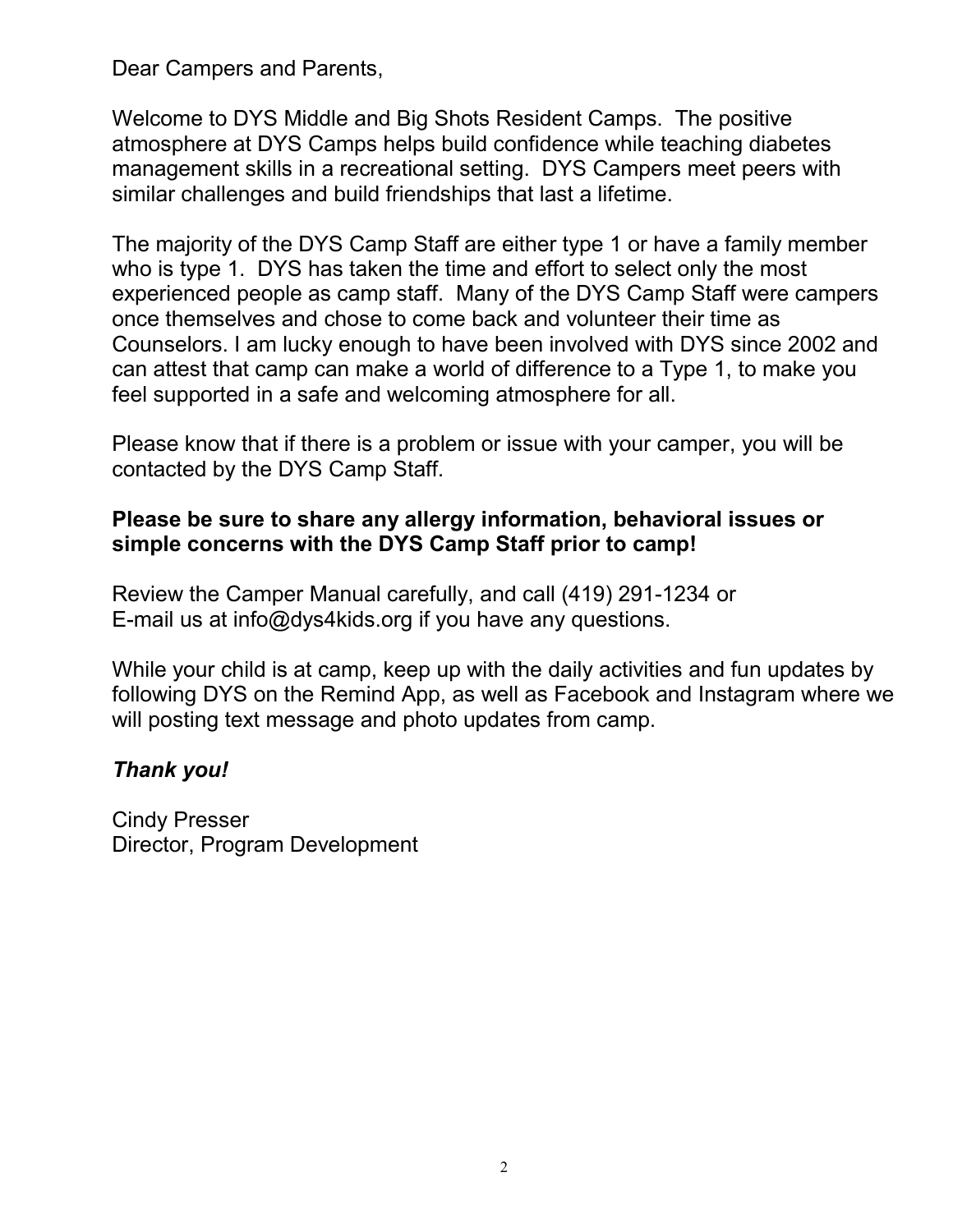#### **PRIOR TO CAMP:**

Prior to attending camp, you must complete all of the online registration materials found on CampWise. If you do not have reliable online access, please call the office and they can take care of it over the phone.

You also must complete the forms sent to you following your registration. If you need additional copies, they are available for download from our website or from the DYS office.

Your child MAY NOT participate in camp activities until the following forms are received.

- Physical Form, signed by a physician (DYS has sent these to your doctors office via fax)
- Injection Form or Download of Pump
- Consent Forms
- Code of Conduct Form

#### **REFUND POLICY**

Cancel on or prior to May  $15<sup>th</sup>$  = full refund Cancel May 16- May 31 =  $\frac{3}{4}$  refund Cancel June 1- June 10 =  $\frac{1}{2}$  refund Cancel on or after June 11<sup>th</sup> no refund. No Refund for campers sent home for misconduct.

#### **TRANSPORTATION**

You MUST indicate a transportation method both to and from camp in your child's online profile. If you have trouble choosing a method, please contact the office. There are three options for transportation and you must indicate a to and from option.

DYS Office – 2100 W. Central Ave, Toledo, OH

Recreation Unlimited – 7700 Piper Rd., Ashley, OH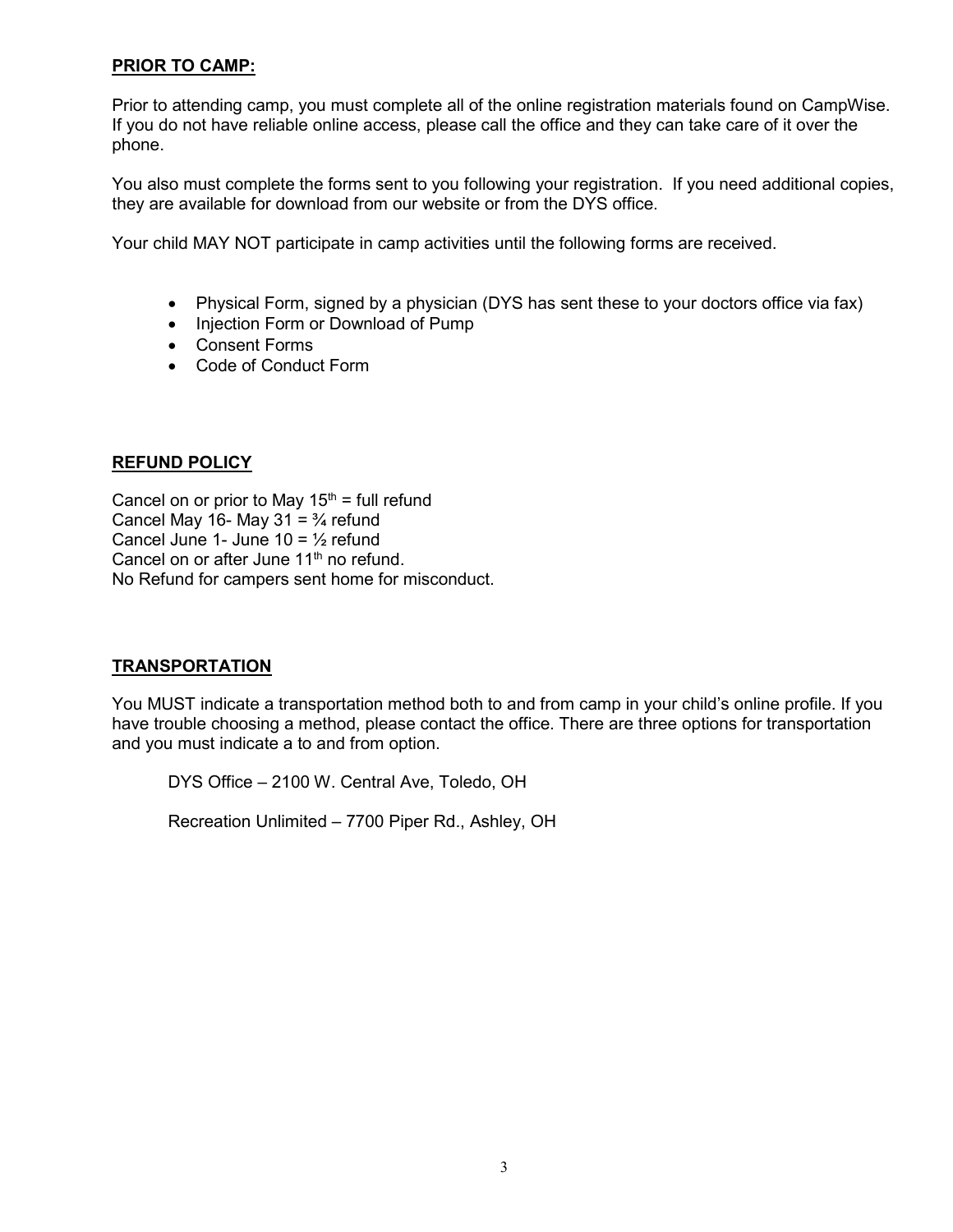# **CHECK IN Schedules**

## **DYS Office**

*2100 W. Central Ave., Toledo, OH*

### **MIDDLE SHOTS: (June 18)**

Arrive at the DYS office at the times designated:

- Campers with last name beginning with **A - M= 8:00 am**
- Campers with last name beginning with **N - Z= 8:30 am**
- **PLEASE ARRIVE ON TIME! The buses will be leaving PROMPTLY @10:00 am**

### **BIG SHOTS: (June 21)**

Arrive at the DYS office at the times designated:

- Campers with last name beginning with **A-I = 8:00 am**
- Campers with last name beginning with **J-R = 8:30 am**
- Campers with last name beginning with **S- Z = 9:00 am**

### **PLEASE ARRIVE ON TIME! The buses will be leaving PROMPTLY @10:00 am**

Proceed to **Front Lobby Desk/Large Conference Room** to check in.

## **Recreation Unlimited**

*7700 Piper Rd., Ashley, OH*

#### **MIDDLE SHOTS: (June 18)**

Check in at camp begins at 11:30 am

### **BIG SHOTS: (June 21)**

Check in at camp begins at 11:30 am

Go to the **main building**, staff will be waiting for you.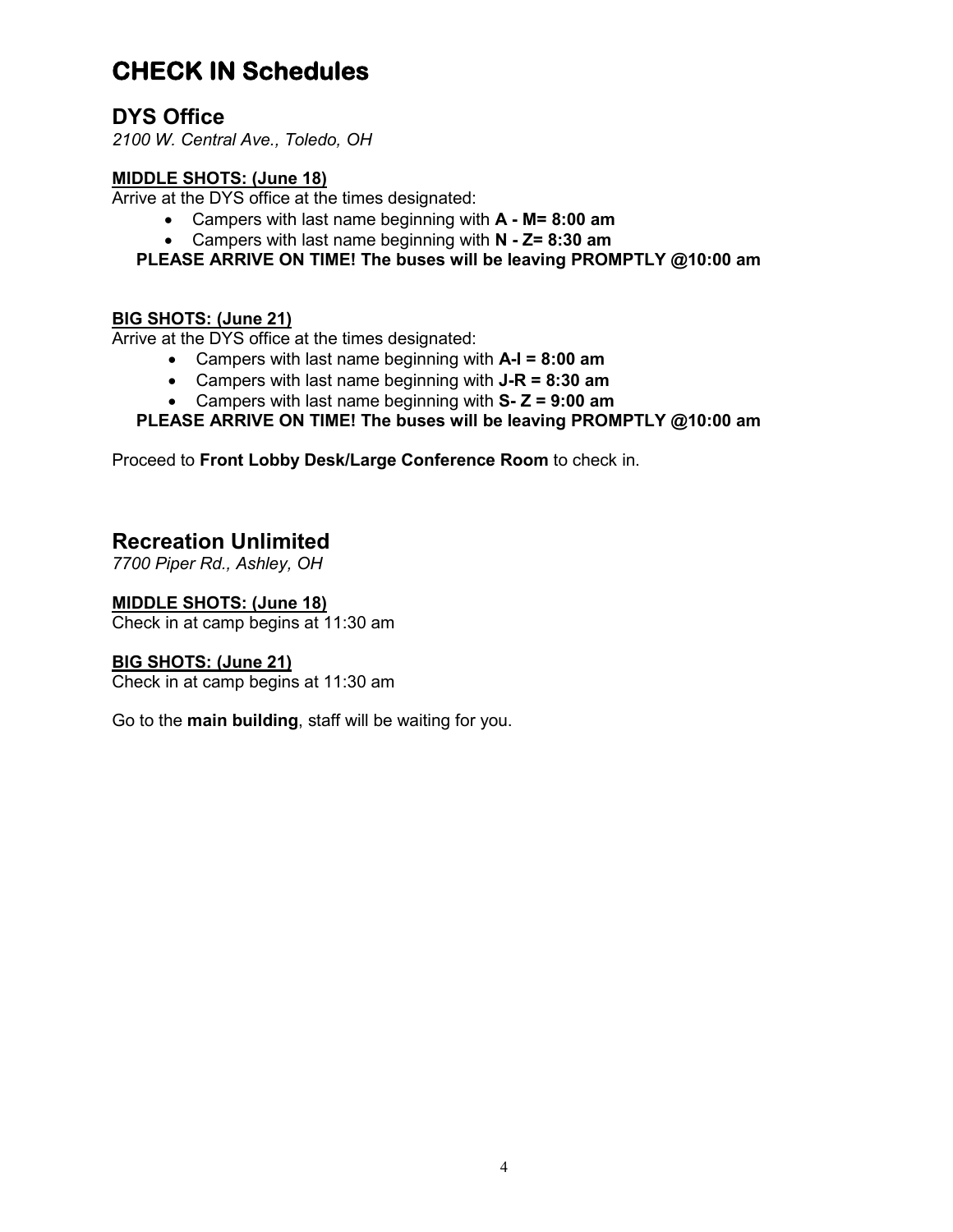# **CHECK OUT**

## **DYS Office**

*2100 W. Central Ave., Toledo, OH*

#### **MIDDLE SHOTS: June 20 BIG SHOTS: June 25**

Please arrive at the DYS office by *3:30 pm for Middle Shots and Big Shots* to greet your camper as they arrive from camp!

Park in the same lot where you dropped your camper off. The Diabetes Center building will be open for bathroom access and vendors will be present from Tandem, Dexcom, and OmniPod to meet with parents.

*When picking your camper up, remember to bring your passport from Check In!*

### **Recreation Unlimited**

*7700 Piper Rd., Ashley, OH*

## **MIDDLE SHOTS: June 20**

#### **BIG SHOTS: June 25**

Please arrive at camp by *1:15 pm* **for Middle Shots and Big Shots** to check your camper out.

Park in the same lot where you dropped your camper off. Proceed to the main building and we will be waiting for you.

*When picking your camper up, remember to bring your passport from Check In!*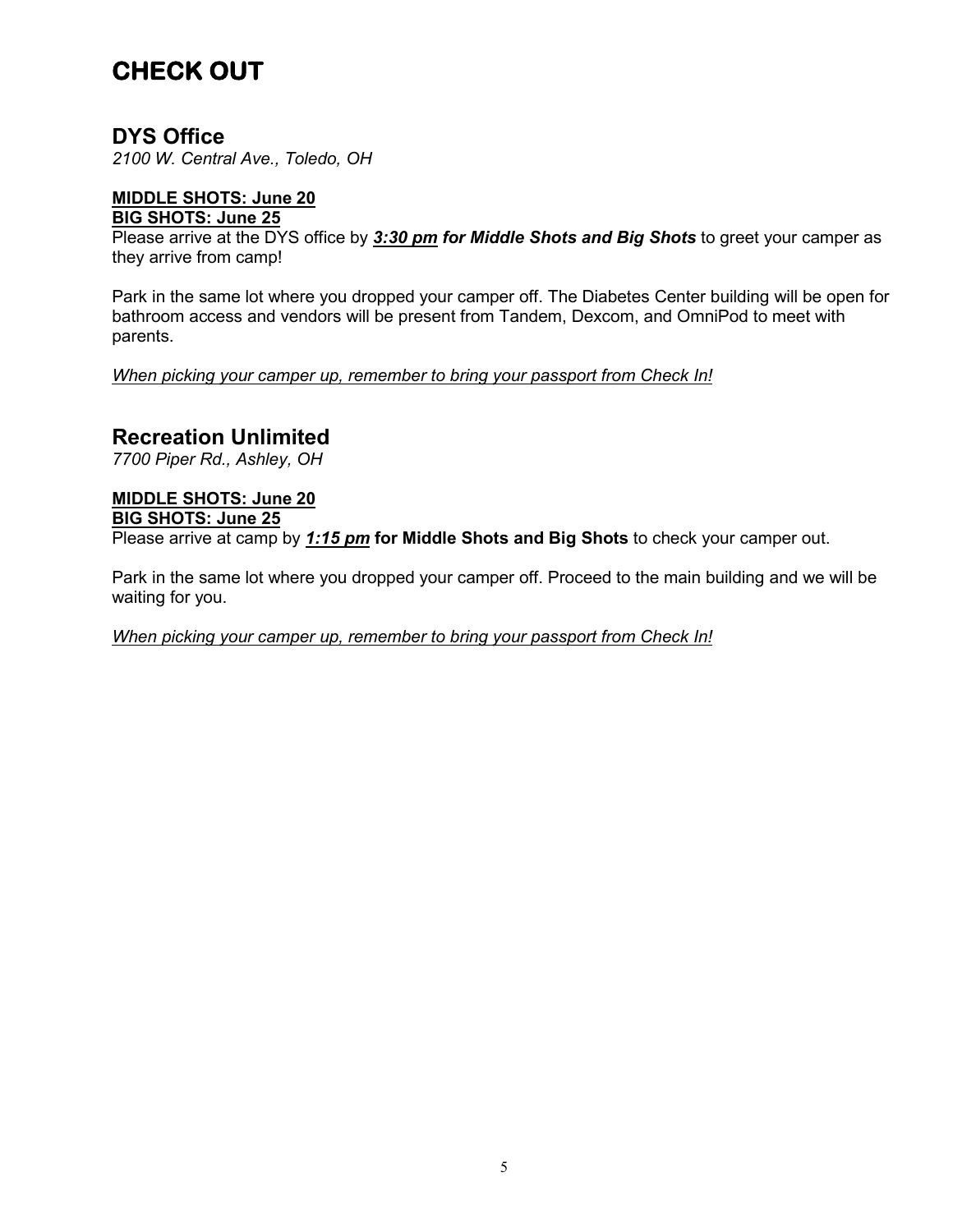#### **PHONE CALLS**

**Campers are not permitted to use the camp phone or cell phones.** DYS reserves the right to hold (for safekeeping) any camper's cell phone or electronic device until the end of the week. **Leave all electronic devices at home**, this includes MP3 players, iPods, iPad, laptops, cell phones, e-book readers, smart phones, Gameboys, portable DVD players, Blackberries, PSP's, etc…

**Do not** tell your camper they can call home. This only confirms to your child that they can go home if he or she becomes homesick.

**Checking Up**: If needed, email DYS at [info@dys4kids.org](mailto:info@dys4kids.org) or call the DYS office (419-291-1234), before Noon each day of camp and leave a message requesting that the staff be contacted to see how your camper is doing. DYS staff will then contact you after 4:00pm at the number you indicate and let you know how your child is doing. Please know if there is an issue or concern, the DYS Camp Staff will contact you. If there is an emergency, you may call the camp director at 419-479-8791.

#### **MAIL:**

All campers look forward to lots of cheerful letters from home. Daily mail delivery is an important part of each day at Resident Camp. It is usually best to emphasize good news and talk about their experiences rather than tell them how much they are missed and all the fun everyone else is having at home. It takes two or three days for mail to get to camp (or to get home) so mail that first letter as soon as you get home and don't expect to receive mail right away. You may leave letters at camp during check-in with the date you would like to have them delivered and save postage.

You may receive some mail from your child that is not cheerful. If so, remember that campers often write home in homesick moments and even the act of writing may trigger some homesickness. Please be assured that every effort is being made to insure your child's health and happiness. If acute homesickness occurs, DYS Camp Staff will notify you.

#### **Mailing Address:**

Name of camper and date attending Recreation Unlimited, DYS Camp 7700 Piper Rd. Ashley, OH 43003

#### **KEEPING UP WITH CAMP - REMIND**

Stay up to date about all things camp with the "Remind" app. Text *@midshots22* or *@bigshots22* to *81010* to set it up. Or you can download the "Remind" app and ask to "join a class". Our class code is *@midshots22 or @bigshots22*

#### **ACTIVITIES/DAILY SCHEDULE**

Each day will begin at 7:00 a.m., with lights out and all quiet by 11:00 p.m. Arts and crafts and a free swim are included in most days. Activities are easily adapted to a variety of weather conditions, i.e., if it is unusually warm additional swim time may be planned.

#### **CAMPER MISCONDUCT**

Recreation Unlimited and DYS reserve the right to require that a camper be returned home if the camper is unable to adapt to the camp environment or due to camper misconduct, **with no refund**. Please note that misconduct includes the use of foul or offensive language. In past years, we did indeed send campers home early for misconduct, so please emphasize to your camper that Recreation Unlimited and DYS rules MUST be followed and will be enforced. For more information, please refer to the DYS Code of Conduct.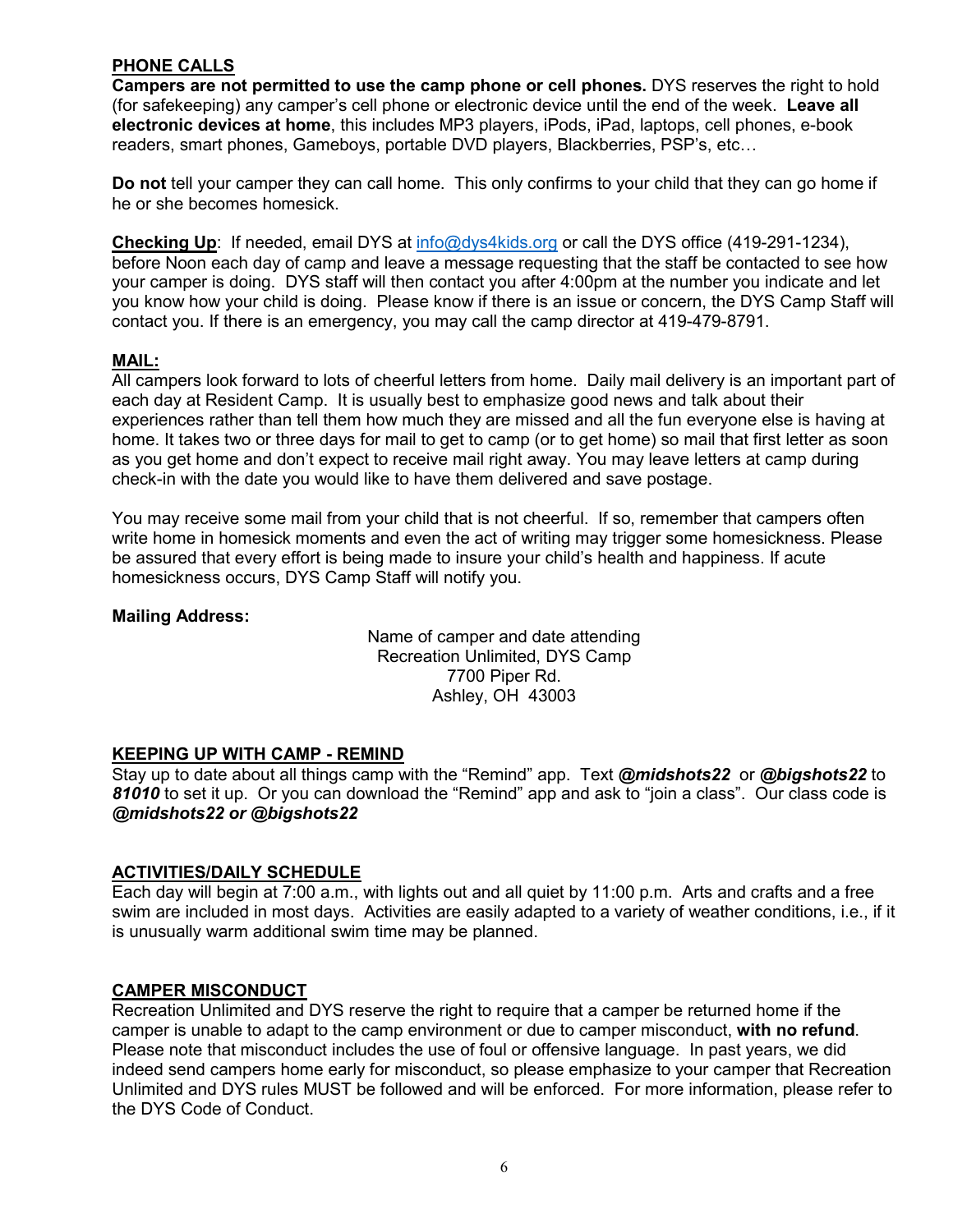#### **CHILD ABUSE POLICY**

Child abuse is a serious issue. Any concerns must be brought to the immediate attention of the Camp Director. The Camp Director will report to camp licensed personnel (physician, RN, psychologist, social worker). Licensed personnel are required by law to report within 24 hours abuse or suspected abuse to the Ohio Department of Health and Welfare or to law enforcement.

Abuse is defined as injuries inflicted upon a child by another and may include neglect, bruises, cuts, welts, burns, fractures, sexual contact, or other harm. These issues must be brought to the attention of camp licensed personnel and the decision to report will be at their discretion. Confidentiality will be maintained at all times.

Camp policy strictly forbids corporal punishment. Sexual contact of any kind with a camper is strictly forbidden and such behavior would be cause for immediate dismissal from the staff and appropriate authorities will be notified – regardless of the age of the camper, with or without consent. These policies are thoroughly discussed at camp staff orientation.

#### **BULLYING:**

Diabetes Youth Services does not tolerate bullying or harassment, including on the basis of all abilities and disabilities, experiences, races, ethnicities, socio-economic backgrounds, sexual orientations, gender identities or expressions, religion and non-religion, citizenship or immigration status, and any other category people use to define themselves or others. We strive to create inclusive environments that celebrate diversity and foster positive relationships.

Bullying is when one or more people exclude, tease, taunt, gossip, hit, kick, or put down another person with the intent to hurt another. Bullying happens when a person or group of people want to have power over another and use their power to get their way, at the expense of someone else.

Bullying can also happen through cyber- space: through the use of e-mails, text messaging, instant messaging, and other less direct methods. This type of bullying can also lead to persons being hurt during or between the camp seasons and be especially hurtful when persons are targeted with meanness and exclusion.

Unfortunately, persons who are bullied may not have the same ability to get the most out of their camp experience. Our leadership addresses all incidents of bullying seriously and trains staff to promote communication with their staff and their campers so both staff and campers will be comfortable alerting us to any problems during their camp experience and between camp seasons. Every person has the right to expect to have the best possible experience at camp, and by working together as a team to identify and manage bullying, we can help ensure that all campers and staff have a great summer Hot Shots Camp.

Although we do our best to watch for the signs of bullying and address them as they occur, it is not always possible see every instance of bullying. If your child is the victim of bullying or witnesses bullying, please encourage them to speak up. No one will know that they were the ones who reported the incident. We cannot correct what we do not know, reporting from the kids is vital for Hot Shots Camp to address every issue.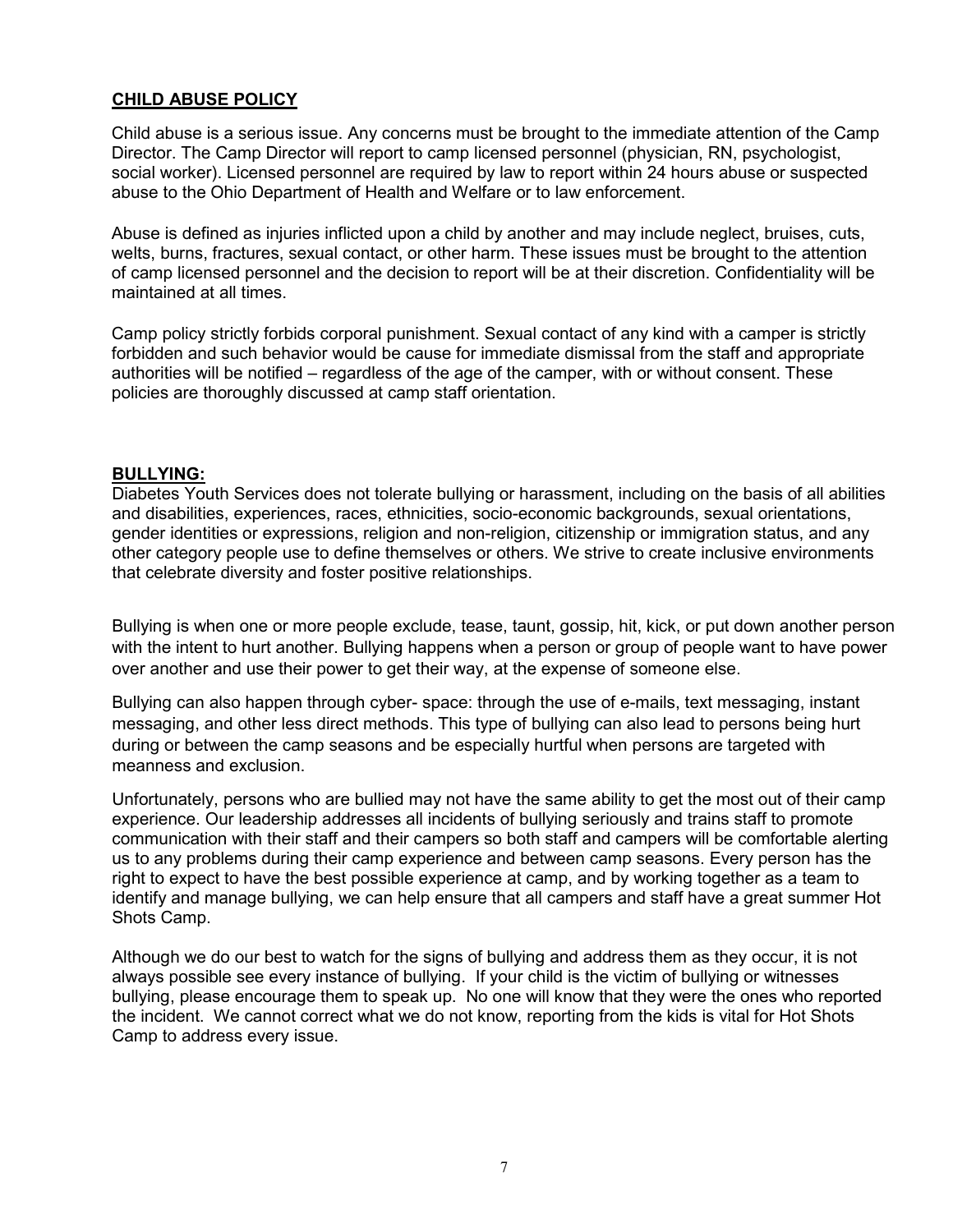#### **DRESS CODE:**

Please adhere to the same guidelines for dress as your child's school allows.

**Inappropriate** camp attire may include, but is not limited to:

- Excessively loose or low pants/shorts
- Spaghetti Strap, Halter, or other revealing tops
- Pajamas for daytime use
- Offensive language/gestures on clothing
- Sandals without a secure back strap
- Flip-flops (allowed *only* for showering)
- Swimwear that is not appropriately fitting/considered "too revealing" in a camp setting

**DYS & Recreation Unlimited staff reserve the right to have your child change any clothing deemed inappropriate. This also includes the Big Shots dance.**

**Examples of sandals WITHOUT a secure back strap:**



**Examples of sandals WITH a secure back strap:**



#### **FOOD AT CAMP**

**DO NOT** send food, beverages, candy, gum, etc. with campers. Such items invite small animals to invade sleeping areas. Gum causes litter that small animals may try to eat.

#### **CASH**

Please **do not send** any cash with your camper! There is nowhere for campers to shop or spend money, so there is no reason to send any.

#### **SEARCH AND SEIZURE**

During the check in process, a Toledo Police Officer will be present to search any bags that are going to camp. If anything is found in the search process that is not allowed, the confiscated items will be returned to the parents or guardians dropping their camper off. DYS Camp Staff reserves the right to search and/or seize a camper's belongings if there is reasonable suspicion in accordance with Recreation Unlimited and/or DYS rules and guidelines.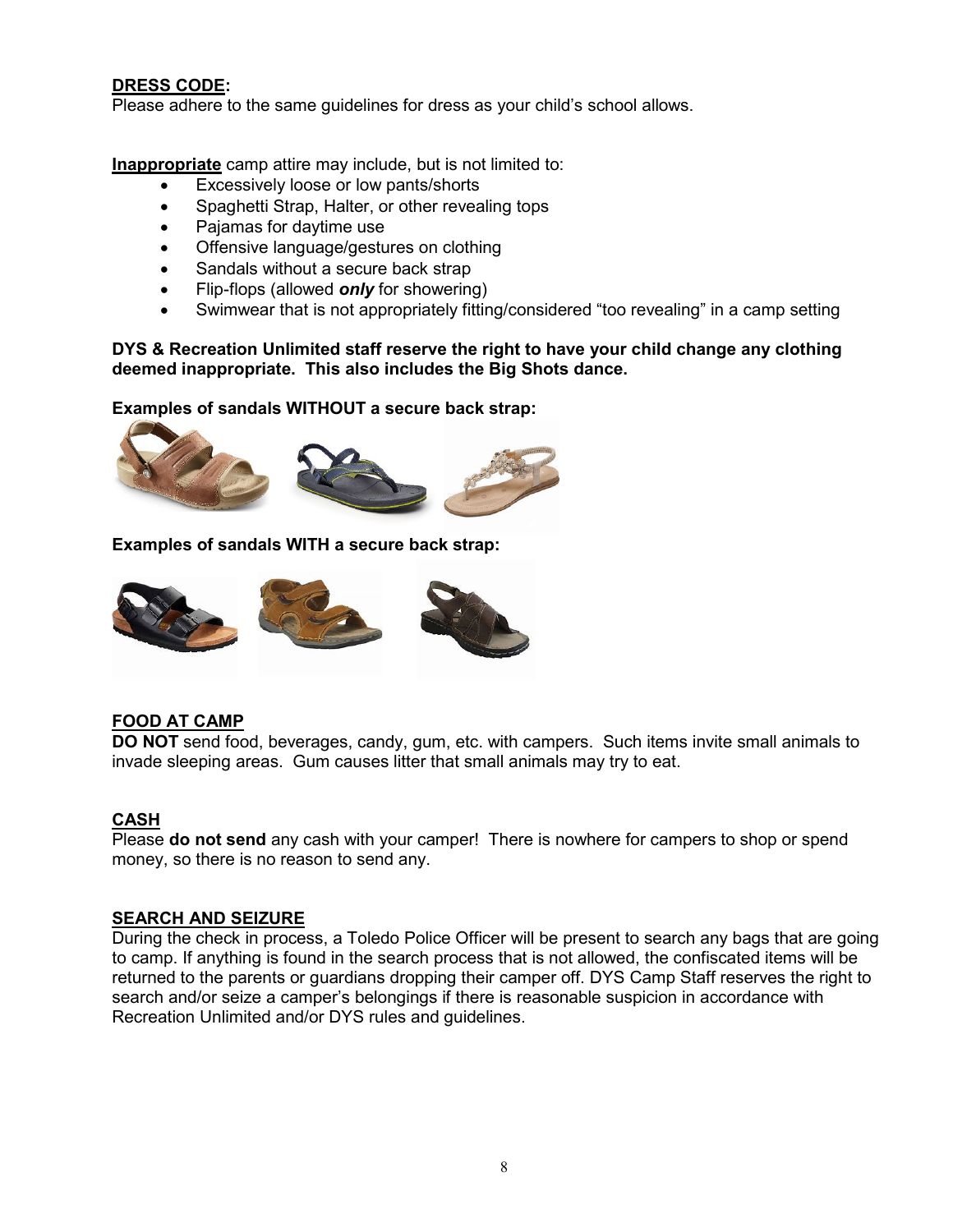#### **CAMP CUISINE**

Meals will be served in the Dining Hall, cafeteria style**.** Campers will be choosing what they want to eat prior to mealtime. Campers will be responsible for calculating the amount of carbohydrates they will eat at each meal. The calculations will be verified by medical personnel before insulin coverage is given. Campers will be encouraged to try new foods and eat balanced meals.

#### **INSULIN DOSING AND BLOOD SUGAR MONITORING**

**Make sure your camper understands that they will only administer their insulin under the direct supervision of DYS medical personnel.** This applies to insulin pumps and injections; *all the time*. Campers on pumps will be monitored very closely to prevent self-adjustments and will take a "pump vacation" while at camp if they continue to dose without supervision. DYS Staff will always discuss appropriate dosing with your camper and use every meal and administration time as a teachable moment. Your camper is extremely knowledgeable about what works for him/her, and DYS Staff are very knowledgeable about what works for most other people with diabetes… **working together is essential.**

We also do additional nighttime testing one hour after snack to catch any lows before bed. Any camper under 150 at bedtime receives an additional snack. Campers that are persistently low after midnight receive additional testing and food if needed.

Please realize that with over a large group of diabetic campers, it is difficult to test and dose routinely more than six times per day. If blood sugars are running high or low, policy requires we do additional testing, but to do so routinely will be difficult for our staff to accommodate without a lot of "down time" for other campers.

We strongly suggest that your camper be well regulated on their intensive regimen at least two weeks prior to camp. The week before camp is not an appropriate time to initiate intensive management, particularly with an insulin pump.

#### **CAMP MEDICAL AND COUNSELOR STAFF**

Our medical staff is comprised of our camp physician or nurse practitioner, certified diabetes educators, and nurses who are all knowledgeable in the care and treatment of type 1 diabetes.

Camp is staffed primarily by trained medical personnel and young adult counselors who have diabetes. Every one of our staff members is subject to an interview, background check and drug screen. New staff members also are required to supply references. Our staff is held to high standards. If staff cannot comply with the values and policies of Hot Shot Camp, they will be removed from camp.

Medical Personnel are available at all times and can contacted via radio should an emergency occur. Campers needing additional medical attention or treatment are taken to the nearby Grady Memorial Hospital in Delaware, Ohio. You will be notified if any additional treatment is needed.

All Recreation Unlimited staff are trained in Red Cross First Aid and CPR.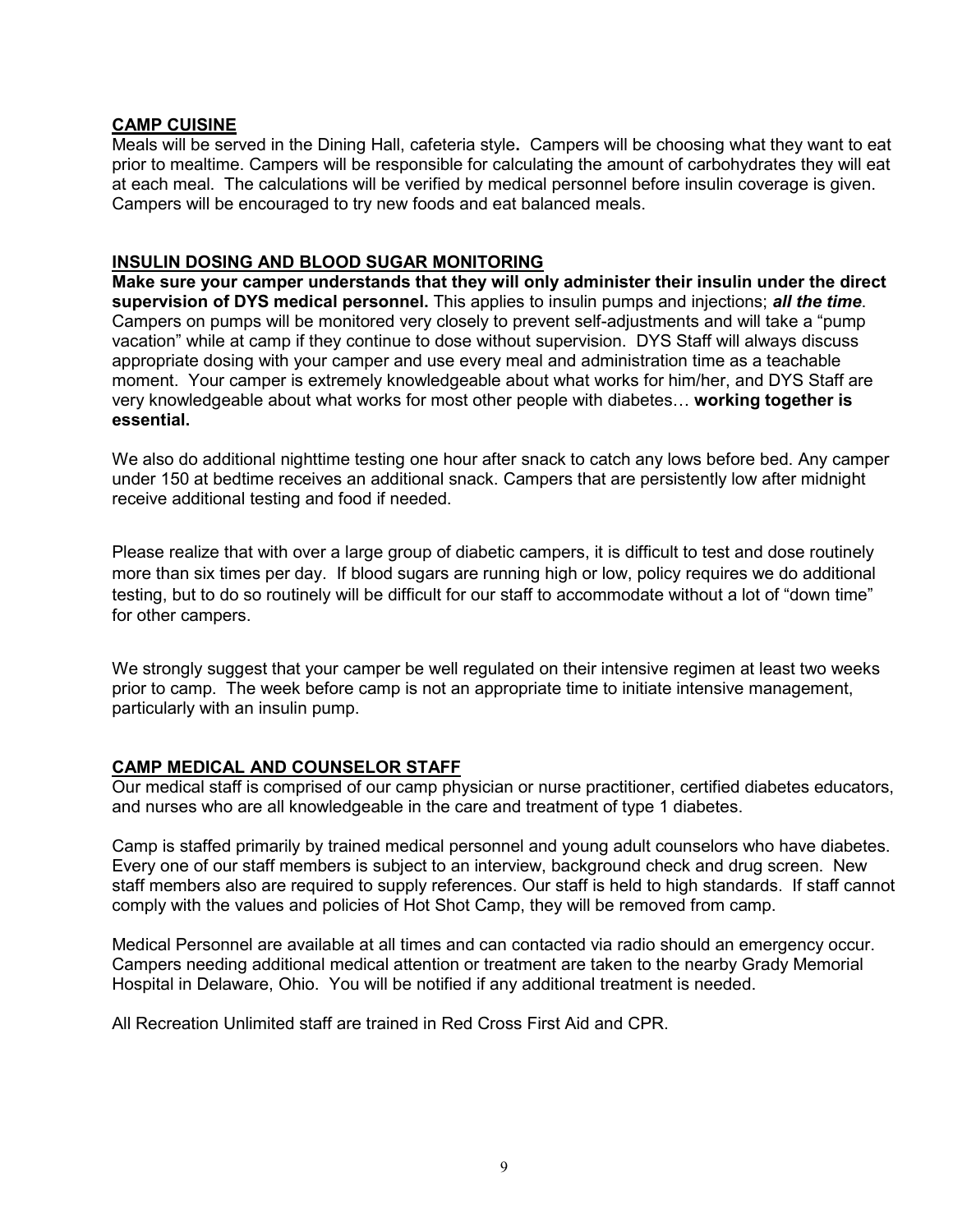#### **MEDICATIONS**

- **1. Insulin Pump:** All those on an insulin pump will need to bring the following:
	- Insertion sets & reservoirs, one for each day of camp
	- Extra tape
	- Extra batteries
	- Fresh pump site and tubing (be sure to have a fresh site and tubing for the first day of camp)

#### **2. Insulin:**

**You do not need to bring any insulin to camp!** *All* insulin is generously provided by Sanofi-Aventis, Novo Nordisk, Eli Lilly, and BD to be used at camp! *Pens, injection devices, pen needles will all be provided!! Do not bring!*

#### **3. Glucose Meter:**

**Each camper** *MUST* **bring their own glucose meter with 3 full bottles of strips**. We will provide all lancets and backup meters and strips that have been donated, but may not have your child's particular brand. Please clearly label your child's meter, meter case and backpack with your child's full name. Campers are not permitted to bring their own lancet devices to camp, both because of sanitary and safety reasons. We will remind you to take your campers' lancet before going to camp.

4. **Continuous Glucose Monitors**: If the camper is on a CGM and chooses to use it at camp, DYS will use the CGM within product specifications. **No remote monitoring of CGMs will be allowed. Follow/share functions will be turned off at Check In and can be turned on at Check Out.** Please refer to our 2022 Phone Policy for more detailed information on using CGMs at camp.

#### 5. **Other prescription medications**:

If your child takes prescription medications routinely or as needed, please send enough for the entire week in their *original prescribed container. ONLY send enough medication for the time at camp, please do not*  **send the entire bottle.** Your local pharmacy can give you extra bottles to store the remaining medication at home. All medications will be administered by DYS Medical personnel. **Please do not send over the counter medications unless they have been prescribed by your camper's doctor and have a pharmacy label!**

#### **LOST/STOLEN ITEMS**

Neither Recreation Unlimited nor DYS is responsible for the loss or theft of a camper's property, you and the camper assume all risk of any such loss or theft. Please keep this in mind when packing for camp.

#### **Do NOT bring…**

**MP3/iPod, iPad, laptops,** Gameboys, e-book readers, Portable CD/DVD Players, Hair dryers, Hand-Held Video Games, hand held electronic devices, Knives, Lighters, Matches, Fireworks, Mouthwash, Money/Cash, Insulin, Syringes, Food, Pop, Gum, Candy

**If a camper brings any of these items to camp, they will be locked away for safe keeping and returned to you at check out.**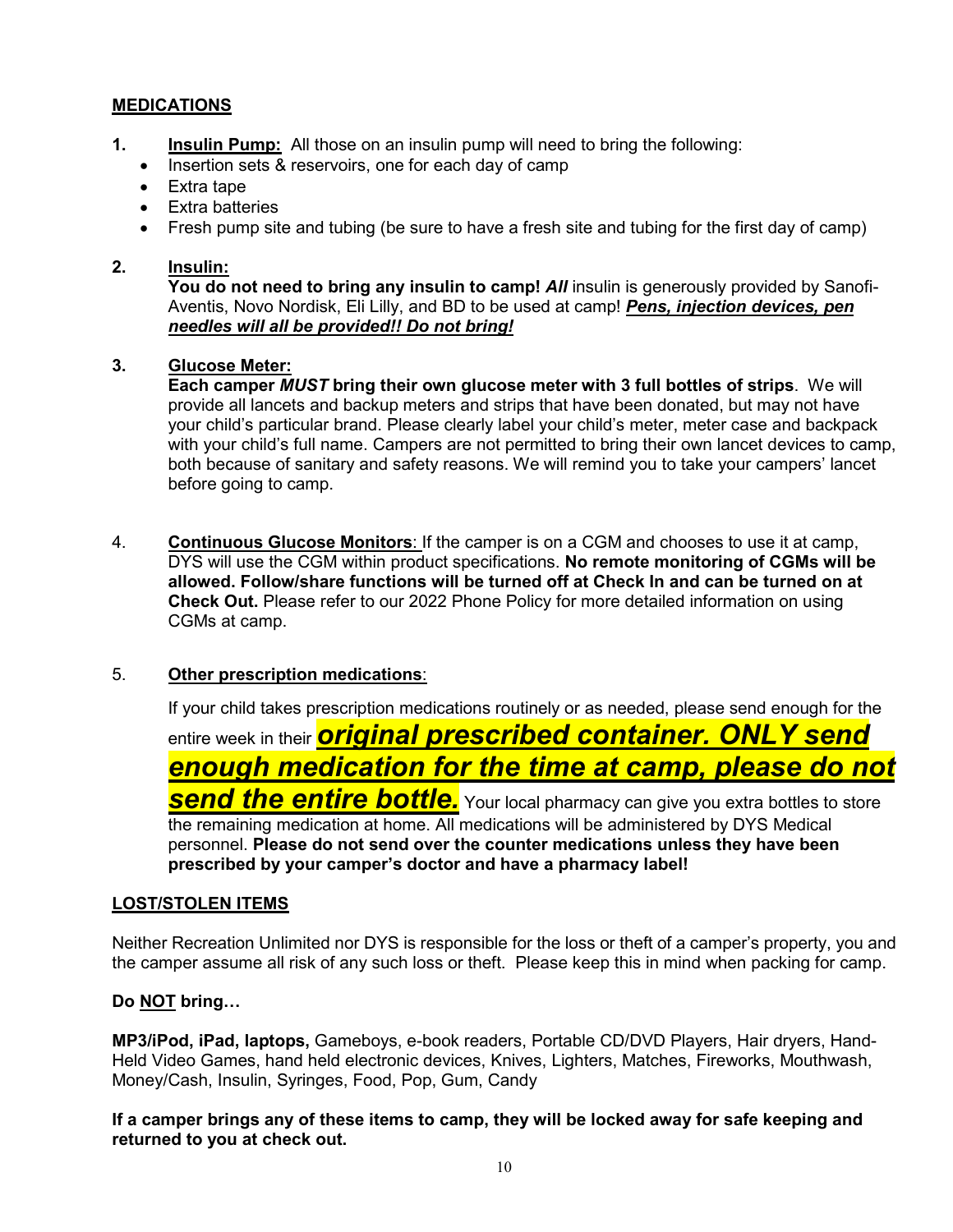## **Exciting Special Activities to Pack For**

**Talent Show:** Does your camper play an instrument? Poetry? Painting? Singing? Skits? Dance? One evening at camp we will provide an opportunity for campers & staff to share their talents. The possibilities are endless and participation is optional. An audio player will be provided. Anything G Rated is allowed and enjoyed!

**RODEO**: The rodeo occurs on the LAST evening and is the highlight of the week. Many campers have a special outfit they like to wear that is "fancier" then their everyday camp attire, or a USA-themed outfit to celebrate the end of camp. **No halters, spaghetti straps, short shorts/skirts, or revealing outfits.**

**Skit In A Bag:** The Dutch Auction is a DYS camp tradition where campers and counselors are divided into groups and given various items to create a short skit. Each camper is permitted to bring 1-2 random items from home that they think could be used such as a simple prop or costume. It is best to make whatever you bring small enough that it doesn't warrant another suitcase/bag to carry it.